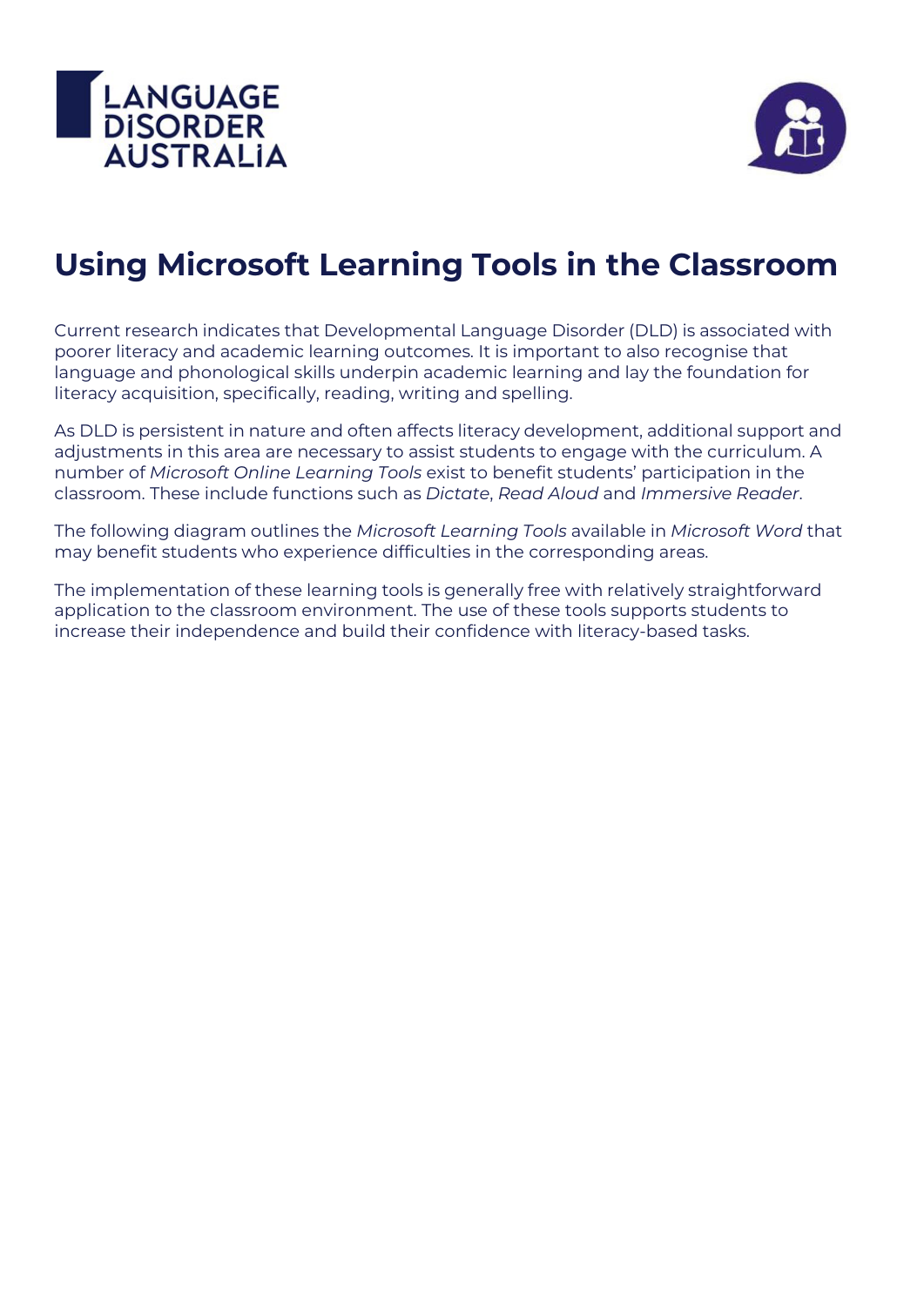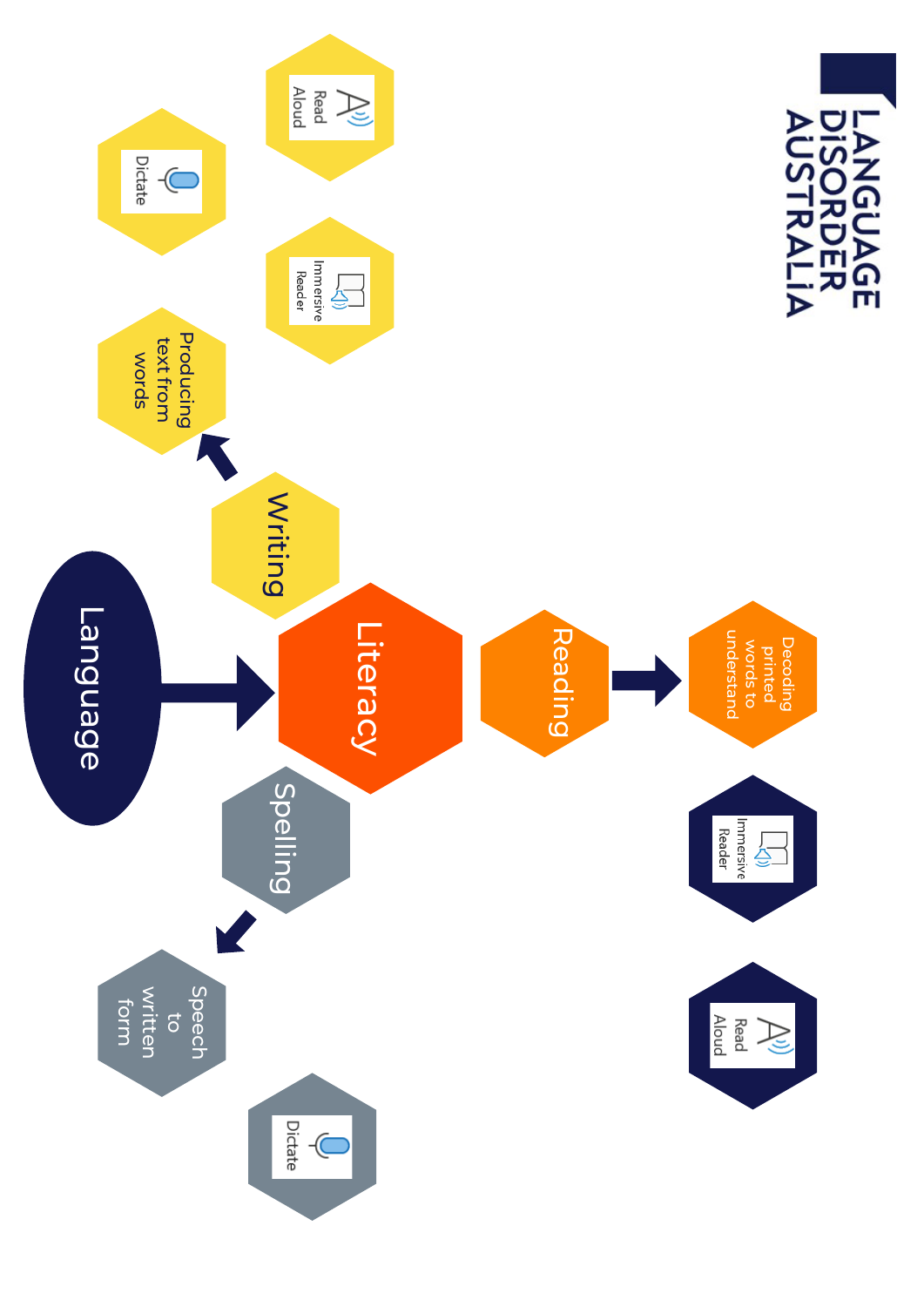



*Microsoft Learning Tools* are free tools that can be implemented to improve reading and writing for students regardless of their age or ability. They can be used across a range of platforms including *Microsoft Word*, *OneNote, Microsoft Edge* and *Outlook* as well as a range of devices including laptops, desktop computers and iPads.

| <b>Dictate</b><br>Dictate is a speech to text generator that is available across a range of<br>platforms within the Microsoft suite. This tool allows for text generation in<br>several different languages, which can easily be selected by clicking on the<br>down arrow under the Dictate symbol.<br>It might take students some time to get used to this feature, particularly with<br>the use of punctuation. Dictate is a great feature for students who have clear<br>speech, however, it may prove challenging for students who have speech<br>difficulties.<br>Dictate can be found under the Home tab on the Microsoft Word Ribbon.<br>ക<br>Dictate can also be activated by holding down the Windows key along<br>with the letter H.                                                                                          | Dictate<br>4 + H                                                                                           |  |  |  |  |
|------------------------------------------------------------------------------------------------------------------------------------------------------------------------------------------------------------------------------------------------------------------------------------------------------------------------------------------------------------------------------------------------------------------------------------------------------------------------------------------------------------------------------------------------------------------------------------------------------------------------------------------------------------------------------------------------------------------------------------------------------------------------------------------------------------------------------------------|------------------------------------------------------------------------------------------------------------|--|--|--|--|
| Settings include: ability to dictate in a range of languages.<br>o                                                                                                                                                                                                                                                                                                                                                                                                                                                                                                                                                                                                                                                                                                                                                                       |                                                                                                            |  |  |  |  |
| <b>Read Aloud</b><br>Read Aloud can read documents and other important information<br>directly to students. This feature is extremely beneficial for those students<br>who have reading difficulties, including reduced sight word knowledge,<br>decoding difficulties, reading comprehension and perceptual difficulties such<br>as visual tracking. By using the Read Aloud feature, students can focus on the<br>content of the text, rather than reading itself. This may also support students<br>to edit their work. By reading their written work aloud, this tool allows<br>students to listen and identify if what they have written sounds right.<br>Read Aloud can be found under the Review tab on the Microsoft Word<br>畚<br>Ribbon.<br>$\bullet$<br>Settings include: ability to change reading speed and voice selection. | Read<br>Aloud<br><b>Microsoft Edge</b><br>Select text to be<br>read, right click,<br>select Read<br>Aloud. |  |  |  |  |
| <b>Immersive Reader</b><br>The Immersive Reader tool contains a variety of options within the one setting.<br>The aim of this tool is to customise the reading experience by increasing the<br>readability of content. This is done through reducing visual crowding,<br>highlighting text, breaking words into syllables, reading text aloud and<br>providing visual references.<br>Immersive Reader can be found under the View tab on the Microsoft<br>ക<br>Word Ribbon.<br>Settings include: adjustment of column width, ability to change<br>$\bullet$<br>background page colour, focus on lines within text, text spacing and<br>breaking words into syllables. Read aloud can also be found here.                                                                                                                                 | Immersive<br>Reader<br><b>Microsoft Edge</b><br>Check the<br>address bar on<br>the Edge<br>browser page    |  |  |  |  |